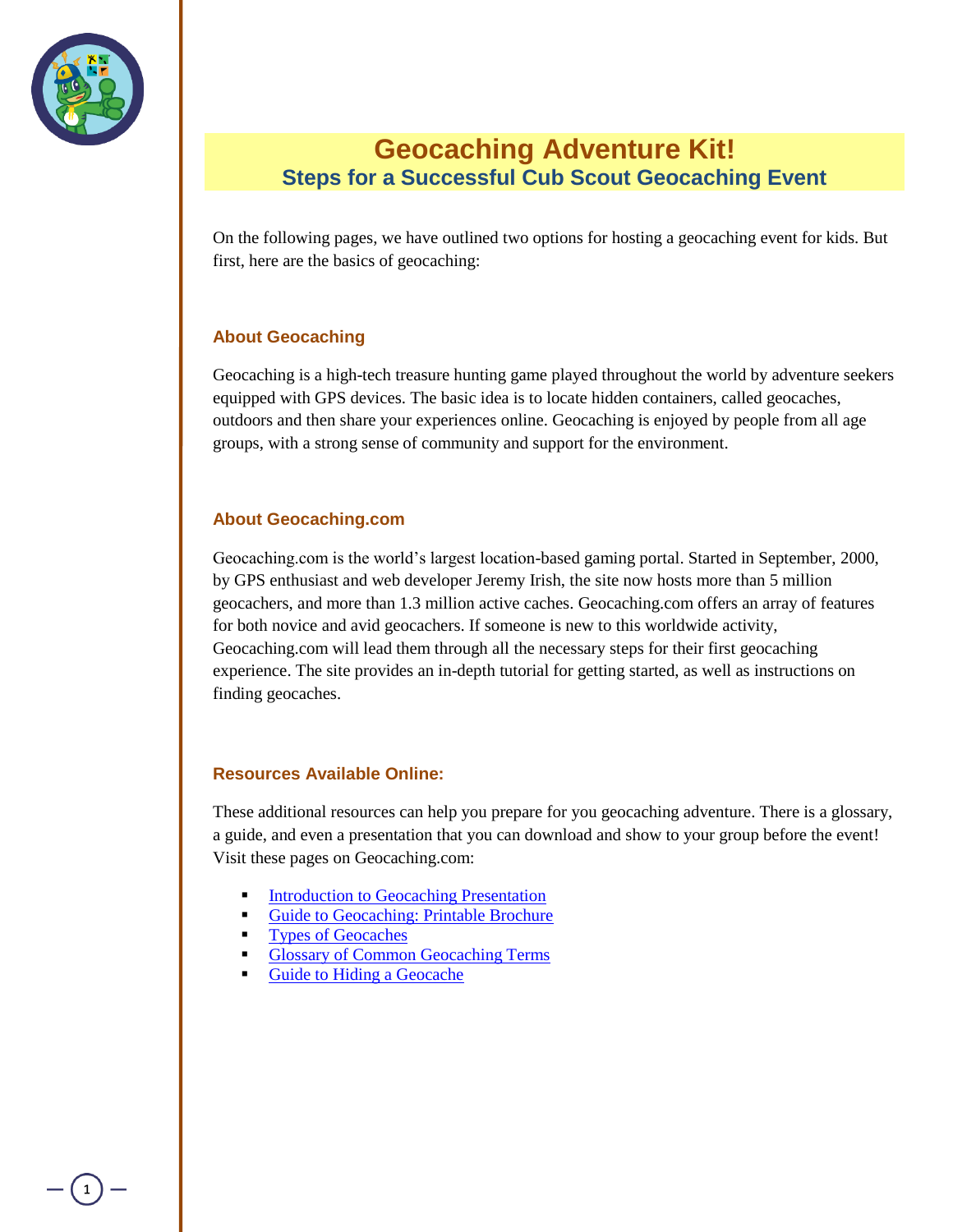

# **Option 1 – Finding Existing Geocaches**

If you"d like to teach your group about geocaching while going on a real-world geocache hunt, this is the option for you. This method uses existing geocaches and www.geocaching.com for finding and logging geocaches. Using the search functions on Geocaching.com, you"re sure to find many listings in your area!

### **Option 1 – Check List of Tools:**

- **GPS enabled device**. The Magellan eXplorist or Lowrance Out & Back are good examples of a simple GPS that would be easy for Cub Scouts to use when learning how to geocache.
- **Internet Access**. You'll need access to the free Geocaching.com website to search for geocaches in your area. Many GPS devices allow you to download geocache listings directly to your GPS using the Send to GPS button or GPX download button (Premium Member feature) on the cache page.
- **Geocaching.com Account**. Basic Memberships are free. You can either create one account that the group will use or, if you break the group into smaller teams, you can create multiple accounts for each team that is paired with an adult.
- **Camera**. Optional for taking photographs at the event. Photos can be uploaded with the geocache log after finding a geocache.
- **BYOP (Bring Your Own Pencil).** Geocachers should always have a pen or pencil with them for signing log books. Smaller caches (micros and nanos) won"t be in containers large enough to hold a pen or pencil, so it's important that you bring your own with you.
- **Trade Items.** Since it is popular to place trade items inside geocache containers, have the Cub Scouts come equipped with trinkets or trackables that they want to trade.
- **Certificates/prizes, optional.** At the end of the event, you can award prizes or certificates of completion to all of the participants. Have the kids share their experiences with the group and review the skills used.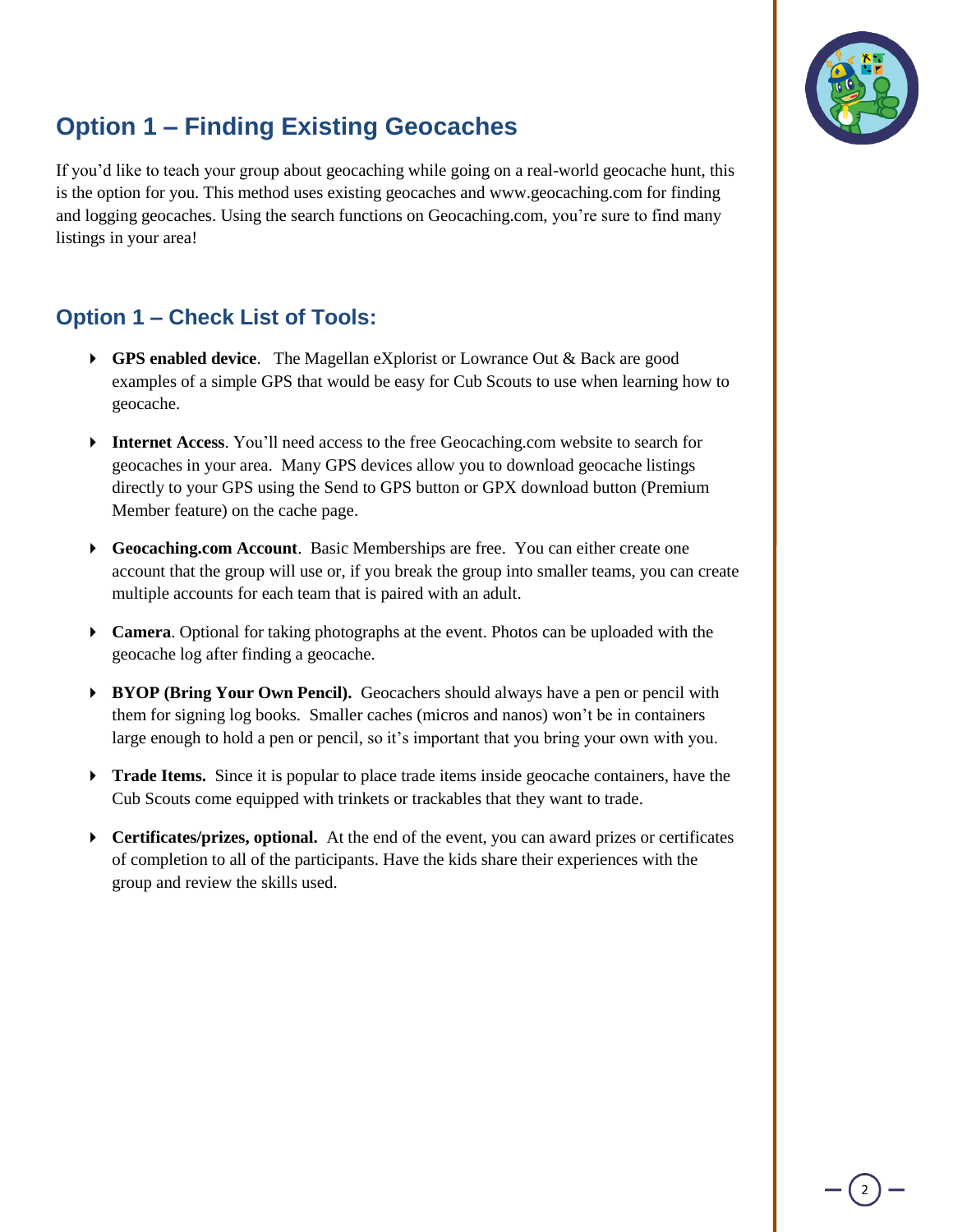

## **Option 1 – Step-by-Step:**

#### **Before the Event**

- 1. A day or so before your event, search for a local park or recreation area that has multiple geocache listings, so you have several options for searching. To do this, you can use a computer to visit Geocaching.com and click on the "Hide and Seek A Cache" link. Enter a Postal Code or Address and click "Search." Choose a geocache from the list. For your first geocaching outing, it"s best to select Traditional Geocaches (See the Resource above called "Types of Geocaches") to search for. Also, be aware of the cache ratings and select caches that have a D/T (Difficulty/Terrain) rating of 1/1. This will give the Cub Scouts a better chance of finding their first caches.
- 2. To save the coordinates into devices: You can either preload the coordinates for the geocaches onto the devices before the event day, or simply have the Cub Scouts load the devices themselves. Having the Cub Scouts load the devices will give them the chance to familiarize themselves with the GPS units. To load the coordinates you can either mark a new waypoint on the device, then edit the waypoint to add the correct coordinates of the geocache. Add the geocache name as the waypoint"s name to easily determine which geocache you"re searching for. Another option is to use the "Send to GPS" button on the cache page to send the coordinates and cache information directly to your device (this is limited to certain devices, so click on the "Send to GPS" button to determine if your device applies).
- 3. If you have a large group, plan to separate the Cub Scouts into teams the size of the teams can depend on how many GPS devices you have available.

#### **Event Start**

4. On event day, head outside and have each team follow their GPS to "Ground Zero" – the point where your GPS device shows that you have reached the coordinates for the cache location. When your GPS reaches close to zero feet, you"ll want to start searching high and low. Generally, GPS devices are accurate to within about 30 feet so you"ll want to search around a 30 foot radius of Ground Zero.

Note: Geocaches consist of a container and a log book. Standard geocache containers are often Tupperware-style containers or ammo cans hidden in tree stumps, under piles of sticks or in bushes. Some geocache containers are not easy to find, and can blend in well with the environment in which they're hidden. Some containers are smaller than a dime!

-Steps Continue on Next Page -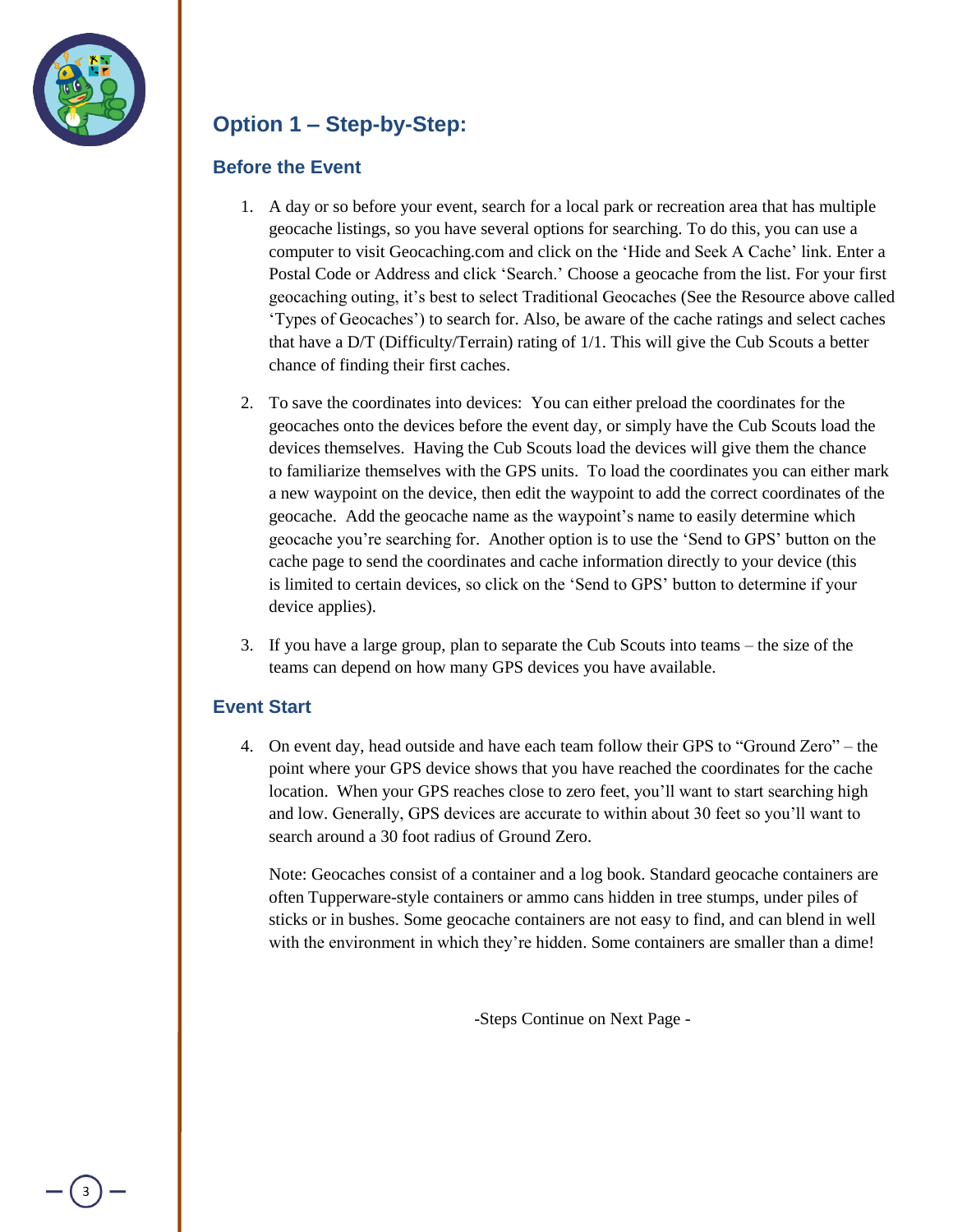

5. When a team finds the cache, sign the log book with the appropriate geocaching username. If the container is large enough, it will include trinkets that are intended to be used as trade items. The general rule for trading is 'trade even or trade up.' If you take an item from the geocache, you"ll want to leave an item of equal or greater value.

Note: In larger geocaches, you"ll often find Trackables with a goal of moving the item from cache to cache. Common Trackables include Travel Bugs (which have travelers, like a key chain, attached to them) and Geocoins. Each Trackable has a goal (for example, to travel to every US state or to visit all the countries of the world). Only take a Trackable if you can help it achieve its goal, otherwise, leave it in the geocache for the next finder.

6. After finding the geocache, return it to its hiding location so that other geocachers can have the opportunity to find the geocache.

#### **Event Closing**

- 7. At the end of the event, you can award prizes or certificates of completion to all of the participants. Have the kids share their experiences with the group and review the skills used.
- 8. When you return to your computer, use the group or team Geocaching.com accounts and have the Cub Scouts log their visit online. To do this, bring up the cache page and click on 'log your visit.' You can select a smiley face icon to show that you successfully found the geocache. It can also be fun to write a note about your experience and upload photos.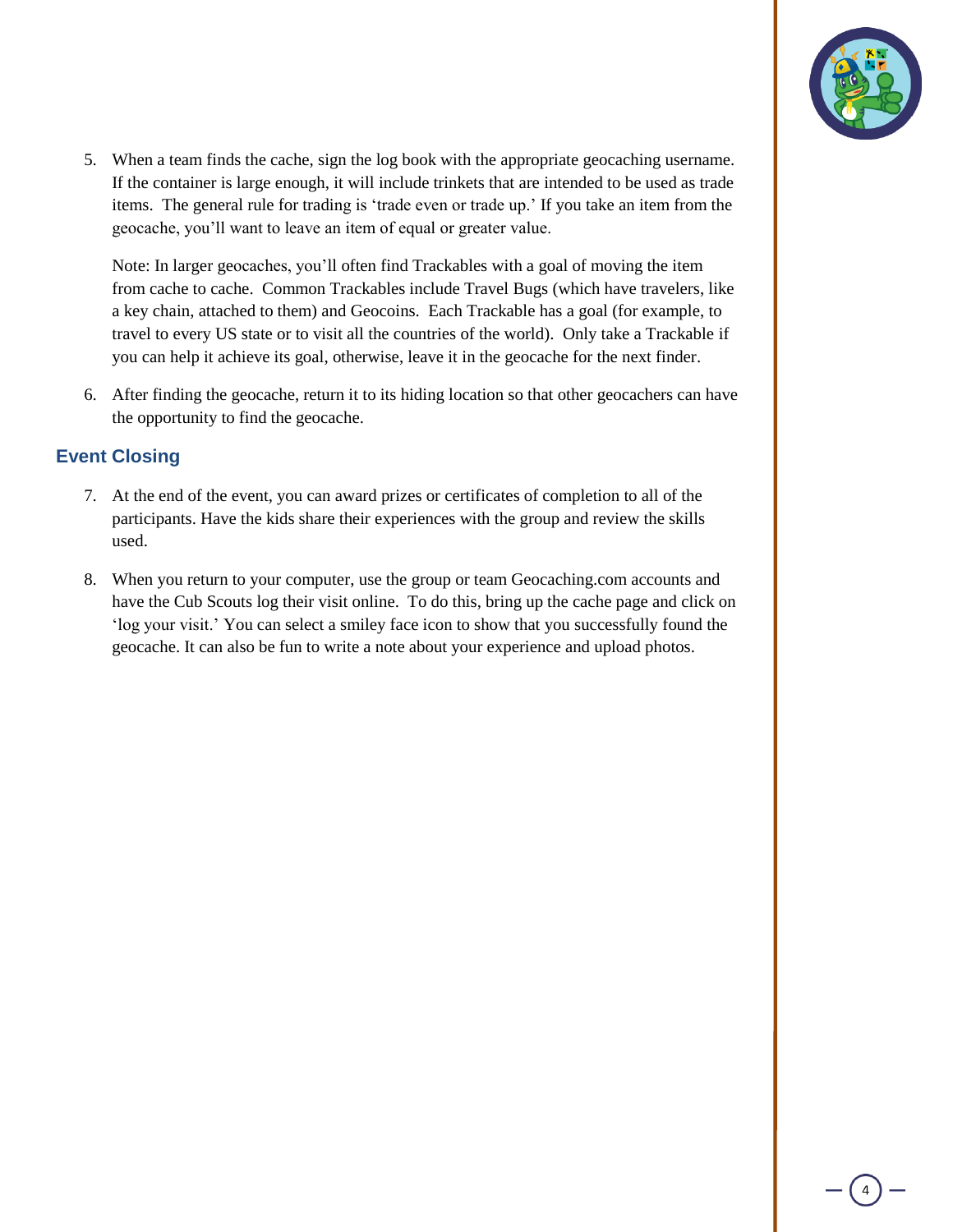

# **Option 2 – Creating Temporary Geocaches**

If you"d like to set up your own temporary geocaches for the purpose of teaching Cub Scouts about geocaching, you may consider using the following option with four sample geocaches that you create at home. This method omits the use of www.geocaching.com for finding or logging geocaches. Temporary geocaches cannot be logged at [www.geocaching.com.](http://www.geocaching.com/)

## **Option 2 – Check List of Tools:**

- **GPS enabled device**. The Magellan eXplorist or Lowrance Out & Back are good examples of a simple GPS that would be easy for Cub Scouts to use when learning how to geocache.
- **Geocache containers**. We recommend waterproof food storage containers as an easy "homemade" option for geocache containers. The containers do not need to be identical. Using diverse container types for the geocaches will help the Cub Scouts define their " geosense" for the next time they're out searching for real geocaches. If you prefer to purchase official geocache containers, you can do so online at [http://shop.groundspeak.com.](http://shop.groundspeak.com/)
- **Items for inside the geocache containers.** Place paper or a small notebook that can serve as a log book inside the geocache. Also include some fun or educational "treasures" inside the container. Plan to have enough trinkets in the container so that each child on one team can trade an item.
- **BYOP (Bring Your Own Pencil).** Geocachers should always have a pen or pencil with them for signing logbooks. Smaller caches (micros and nanos) won"t be large enough to hold a pen or pencil so it's important that you always bring your own with you.
- **Trade Items.** Since trade items are popular within geocache containers, have the Cub Scouts come equipped with trinkets or coins.
- **Certificates/prizes, optional.** At the end of the event, you can award prizes or certificates of completion to all of the participants. Have the kids share their experiences with the group and review the skills used.